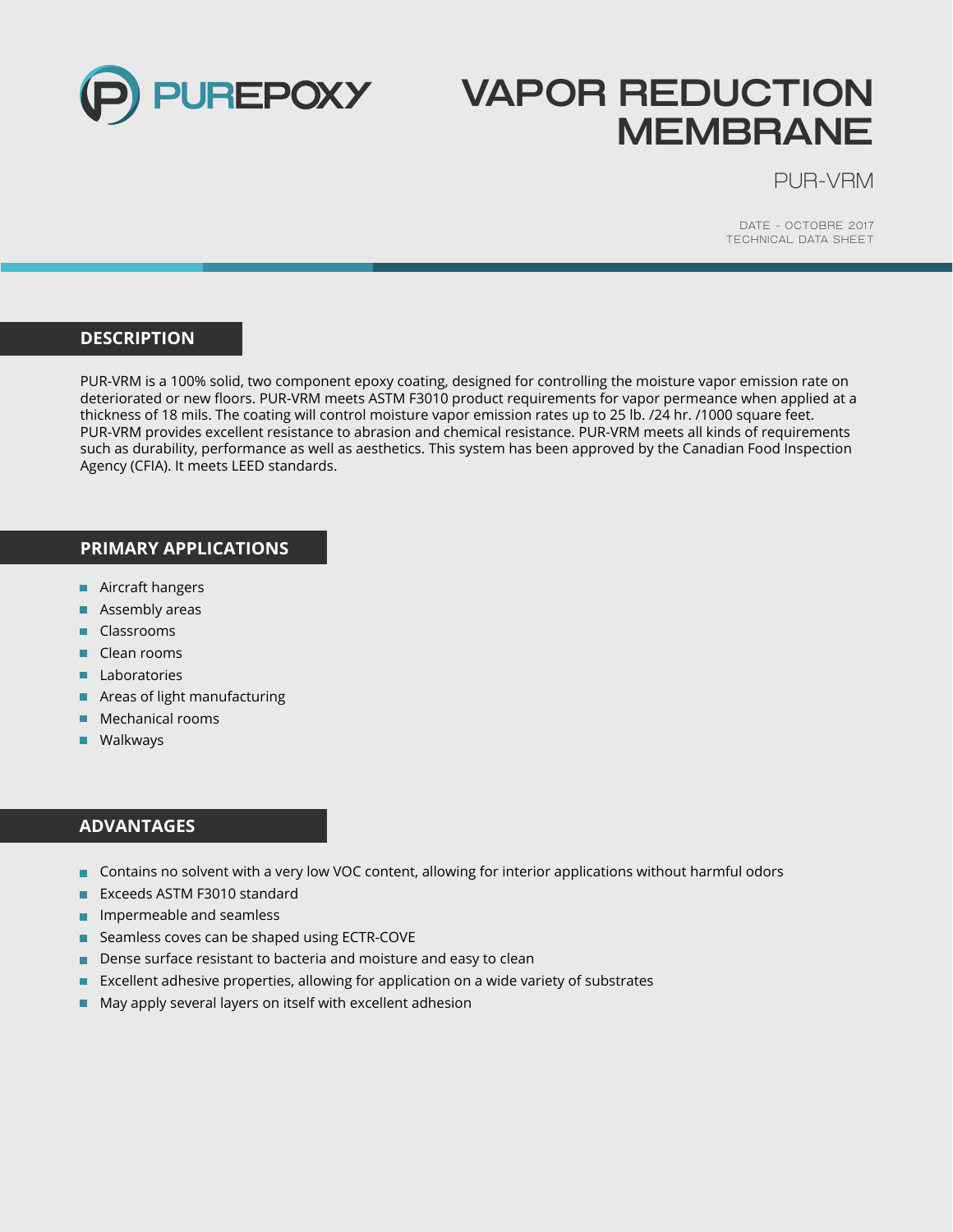

PUR-VRM

# **TECHNICAL DATA**

| PACKAGING LITRES / GAL US | 11.34 L/3                                                                                                                                                               | $15.9$ L / 4.2 | 56.7 L $/$ 15 |  |
|---------------------------|-------------------------------------------------------------------------------------------------------------------------------------------------------------------------|----------------|---------------|--|
| COLOR <sub>1</sub>        | PART A : UPON REQUEST<br>PART B: CLEAR - AMBER<br>MIXTURE : SAME AS PART A                                                                                              |                |               |  |
| RECOMMENDED THICKNESS     | PUR-VRM-18 MILS / 90-100 FT <sup>2</sup> US GAL                                                                                                                         |                |               |  |
| <b>SHELF LIFE</b>         | 12 MONTHS IN ORIGINAL UNOPENED FACTORY SEALED CONTAINERS. KEEP<br>AWAY FROM EXTREME COLD, HEAT, OR MOISTURE. KEEP OUT OF DIRECT<br>SUNLIGHT AND AWAY FROM FIRE HAZARDS. |                |               |  |
| MIX RATIO, BY VOLUME      | $A : B = 2 : 1$                                                                                                                                                         |                |               |  |

*\*Please note that the indicated mileage is calculated for flat surfaces. A porous or imperfect surface will require more material in order to cover the same mileage.*

| <b>POT LIFE (150G)</b>                                                                                    | 50 - 60 MINUTES 25°C           |                              |                                     |
|-----------------------------------------------------------------------------------------------------------|--------------------------------|------------------------------|-------------------------------------|
| VOC (G/LITRE)                                                                                             | 41.77                          |                              |                                     |
| <b>SOLIDS BY WEIGHT %</b>                                                                                 | 100%                           |                              |                                     |
| <b>RECOMMENDED THINNER</b>                                                                                | <b>XYLENE</b>                  |                              |                                     |
| <b>DENSITY (KG/LITRE)</b>                                                                                 | PART A                         | <b>PART B</b>                | <b>MIX</b>                          |
| <b>CLEAR</b><br><b>COLORED</b>                                                                            | $1.11 - 1.13$<br>$1.11 - 1.15$ | $0.9 - 1.0$<br>$0.9 - 1.0$   | $\overline{\phantom{m}}$            |
| <b>SUBSTRATE TEMPERATURE</b>                                                                              | $10^{\circ}$ C                 | $20^{\circ}$ C               | $30^{\circ}$ C                      |
| <b>WAITING TIME /OVERCOATABILITY</b><br>(MIN / MAX)                                                       | 16/48                          | 8/24                         | 6/24                                |
| <b>CURING DETAILS</b><br><b>FOOT TRAFFIC</b><br><b>LIGHT TRAFFIC</b><br>FULL CURE AND CHEMICAL RESISTANCE | 30 HOURS<br>5 DAYS<br>10 DAYS  | 24 HOURS<br>3 DAYS<br>7 DAYS | <b>16 HOURS</b><br>2 DAYS<br>5 DAYS |

*\*Note: Times and data mentioned are based on laboratory conditions. Field results may vary and will be affected by changing ambient conditions, especially changes in temperature and relative humidity.*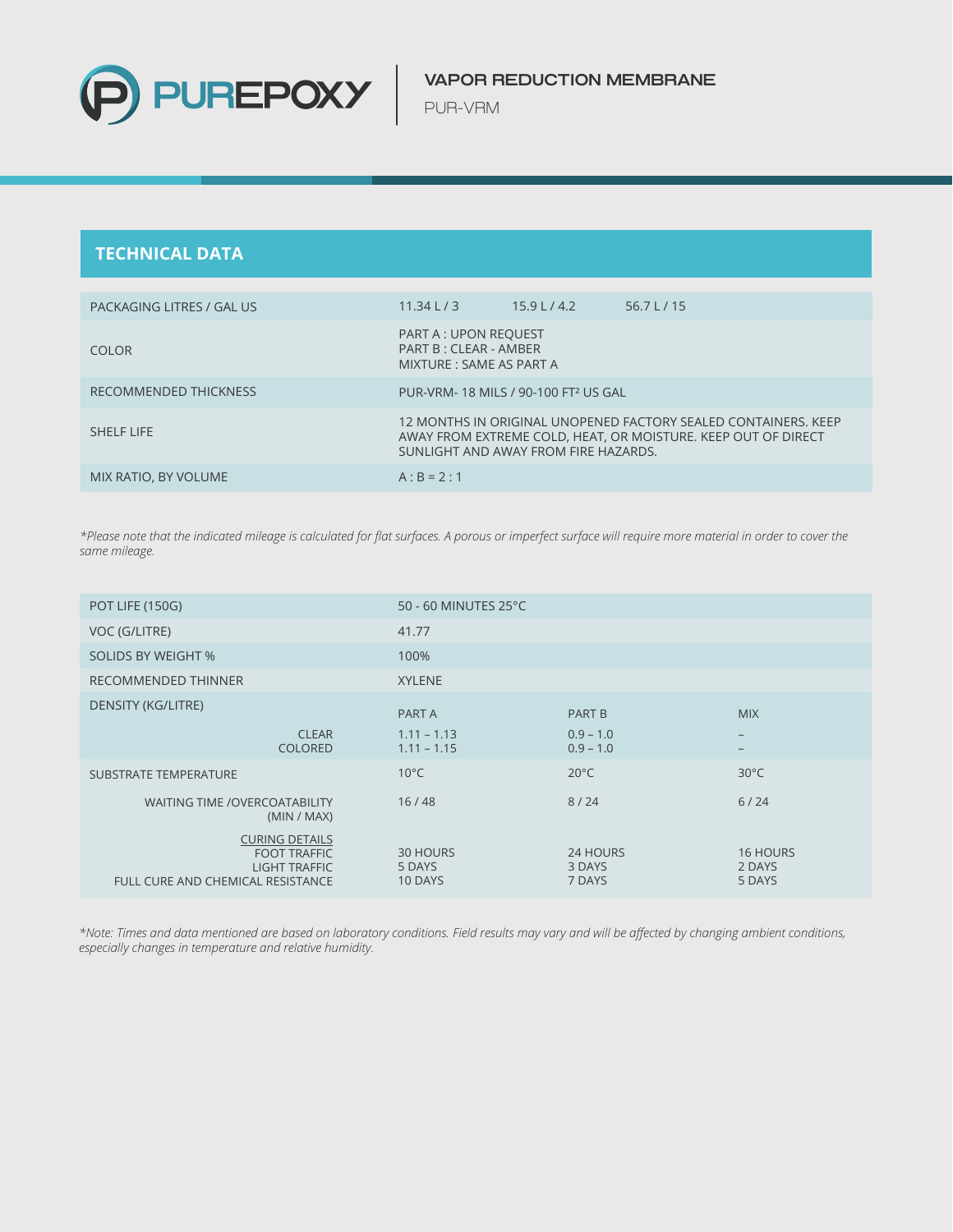

PUR-VRM

# **PROPERTIES @ 23°C (73°F) AND 50% R.H.**

| BOND RESISTANCE (PSI), ASTM D4541                                |                               | 268 (SUBSTRATE RUPTURES)         |                    |                      |
|------------------------------------------------------------------|-------------------------------|----------------------------------|--------------------|----------------------|
| PERMEABILITY (%), ASTM D570                                      |                               | 0.3                              |                    |                      |
| HARDNESS (SHORE D), ASTM D2240                                   |                               | 85-90                            |                    |                      |
| TENSILE STRENGTH (PSI) ASTM D638                                 |                               | 5500                             |                    |                      |
| <b>COMPRESSIVE STRENGTH ASTM D695</b>                            |                               | 6800                             |                    |                      |
| ELONGATION (%), ASTM D638                                        |                               | 6.7                              |                    |                      |
| ABRASIVE RESISTANCE, ASTM D4060<br>(CS17 / 1000 CYCLES / 1000 G) |                               | 0.10 GRAM                        |                    |                      |
| VISCOSITY @ 25°C (CPS)                                           |                               | PART A                           | PART B             | <b>MIXTURE</b>       |
|                                                                  | <b>CLEAR</b><br><b>COLORS</b> | 1200-1400<br>1400-1600           | 200-400<br>200-400 | 700-900<br>1000-1200 |
| VAPOR PERMEANCE @ 18MILS THICKNESS<br>ASTM E96                   |                               | 0.1 US PERM                      |                    |                      |
| MVER/RH @ 18 MIL THICKNESS ASTM F1869                            |                               | 25 LB. /24 HR. /1000 SQUARE FEET |                    |                      |
|                                                                  |                               |                                  |                    |                      |

# **SURFACE PREPARATION**

The surface to be coated must be well primed. Remove dust, laitance, grease, oils, dirt, impregnating agents, waxes, foreign matter, any previous coatings, and disintegrated substances by mechanical means such as shot-blasting (BLASTRAC) or any other approved method to obtain an ICRI-CSP 3-4 profile. The compressive strength of the concrete must be at least 25 MPa (3625 lbs/in<sup>2</sup>) after 28 days and the tensile strength at least 1.5 MPa (218 lbs/in<sup>2</sup>).

# **MIXING**

#### The products must be conditioned at a temperature between 18 ° C (65 ° F) and 30 ° C (86 ° F).

#### **Pre-mixed color or clear (A)**

Mix the resin part (A) perfectly before pouring the hardener (part B) according to the indicated mixing ratio. Depending on product amount and size of mixing equipment, mix for 1 to 3 minutes at low speed (300 to 450 rpm). During mixing, scrape the walls and bottom of the container at least once with a trowel to obtain a homogeneous mixture. As the pot life is limited, prepare amount of desired product as required in order to avoid any loss.

#### **Part (A) when adding color pod**

Incorporate a full colored container into the clear part (A), and then thoroughly mix until the color is uniform (one colored container pod per part A gallon) before pouring in the hardener (part B) according to the indicated mixing ratio. Depending on product amount and size of mixing equipment, mix for 1 to 3 minutes at low speed (300 to 450 rpm). During mixing, scrape the walls and bottom of the container at least once with a trowel to obtain a homogeneous mixture. As the pot life is limited, prepare amount of desired product as required in order to avoid any loss.

# **APPLICATION**

#### APPLICATION : PUR-VRM

Apply the coating using a rubber squeegee and pass a roller to obtain a uniform coating.

# **CLEANING**

Clean all application equipment with the recommended cleaner (SCT-0001). Once the product has hardened, it can only be removed by mechanical means. In case of skin contact, wash thoroughly with warm soapy water.